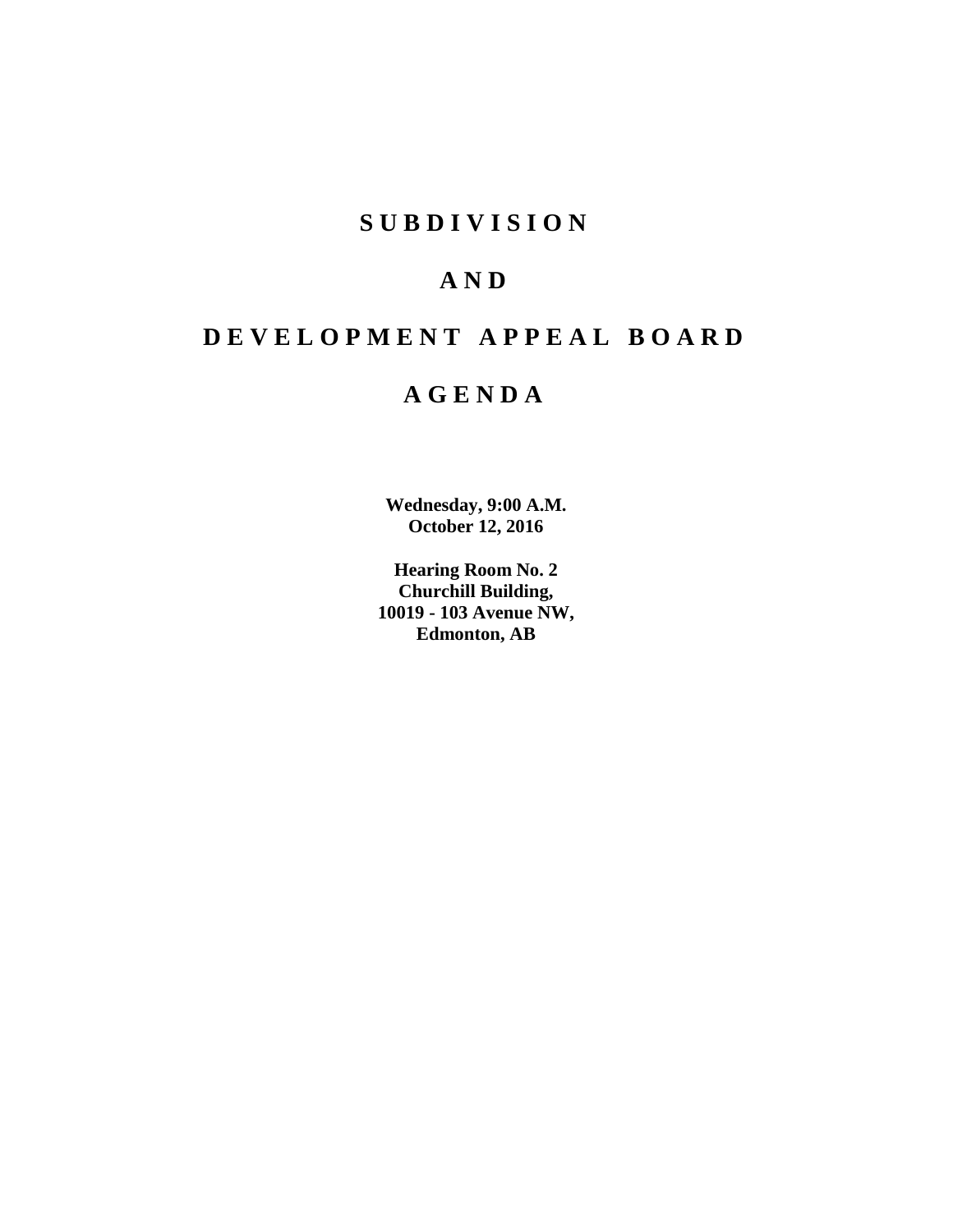### **SUBDIVISION AND DEVELOPMENT APPEAL BOARD HEARING ROOM NO. 2**

|   | 9:00 A.M.  | SDAB-D-16-225 | Change the use of a portion of a Professional,<br>Financial and Office Support Service to an<br><b>Indoor Participant Recreation Service</b><br>(gymnastics/dance/karate). |
|---|------------|---------------|----------------------------------------------------------------------------------------------------------------------------------------------------------------------------|
|   |            |               | 3564 Allan Drive SW<br>Project No.: 187054079-007                                                                                                                          |
|   |            |               |                                                                                                                                                                            |
| Н | 11:00 A.M. | SDAB-D-16-249 | Construct interior alterations to an Accessory<br>Building (Garage Suite: revise layout of<br>bedrooms and flip direction of staircase)                                    |
|   |            |               | 10747 - 75 Avenue NW<br>Project No.: 220310877-007                                                                                                                         |
|   | NOTE:      |               | Unless otherwise stated, all references to "Section numbers" refer to<br>the authority under the Edmonton Zoning Bylaw 12800.                                              |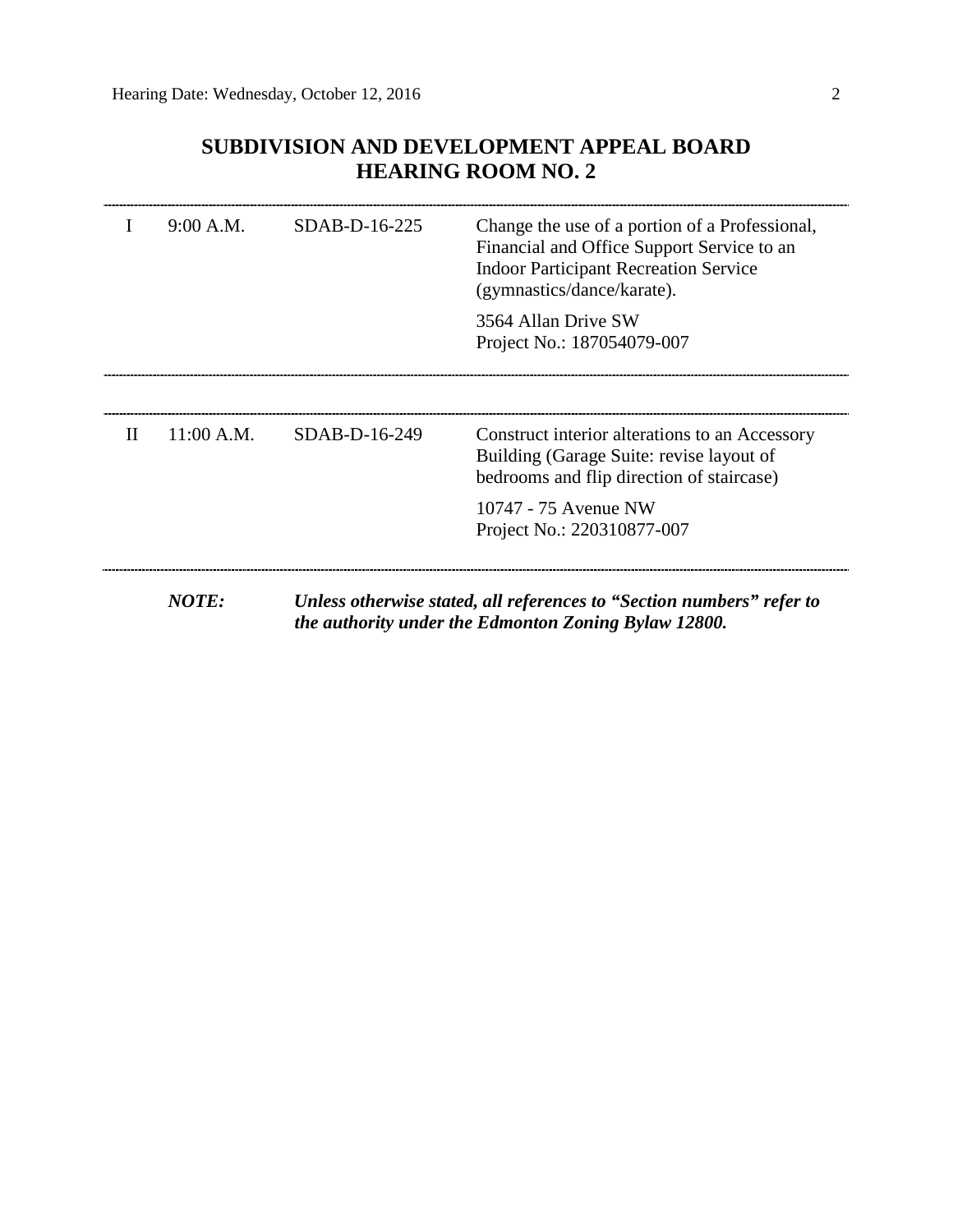### **TO BE RAISED**

#### **ITEM I: 9:00 A.M. FILE: SDAB-D-16-225**

#### AN APPEAL FROM THE DECISION OF THE DEVELOPMENT OFFICER

APPELLANT:

APPLICATION NO.: 187054079-007

ADDRESS OF APPELLANT: 3564 Allan Drive SW

APPLICATION TO: Change the use of a portion of a Professional, Financial and Office Support Service to an Indoor Participant Recreation Service (gymnastics/dance/karate).

DECISION OF THE DEVELOPMENT AUTHORITY: Refused

DECISION DATE: August 18, 2016

DATE OF APPEAL: August 23, 2016

MUNICIPAL DESCRIPTION OF SUBJECT PROPERTY: 3564 Allan Drive SW

OVERLAY: N/A

LEGAL DESCRIPTION: Plan 1524442 Blk 20 Lot 87

ZONE: DC1 Direct Development Control Provision (Bylaw 17411 – Area "A")

STATUTORY PLAN: Ambleside Neighbourhood Structure Plan Windermere Area Structure Plan

#### *Grounds for Appeal*

The Appellant provided the following reasons for appealing the decision of the Development Authority:

- 1. Stalls required for this change of use appear excessive we would like to conduct parking survey at similar businesses and provide report at hearing (if granted)
- 2. Our business is complimentary to nearby businesses and operates in between peak hours.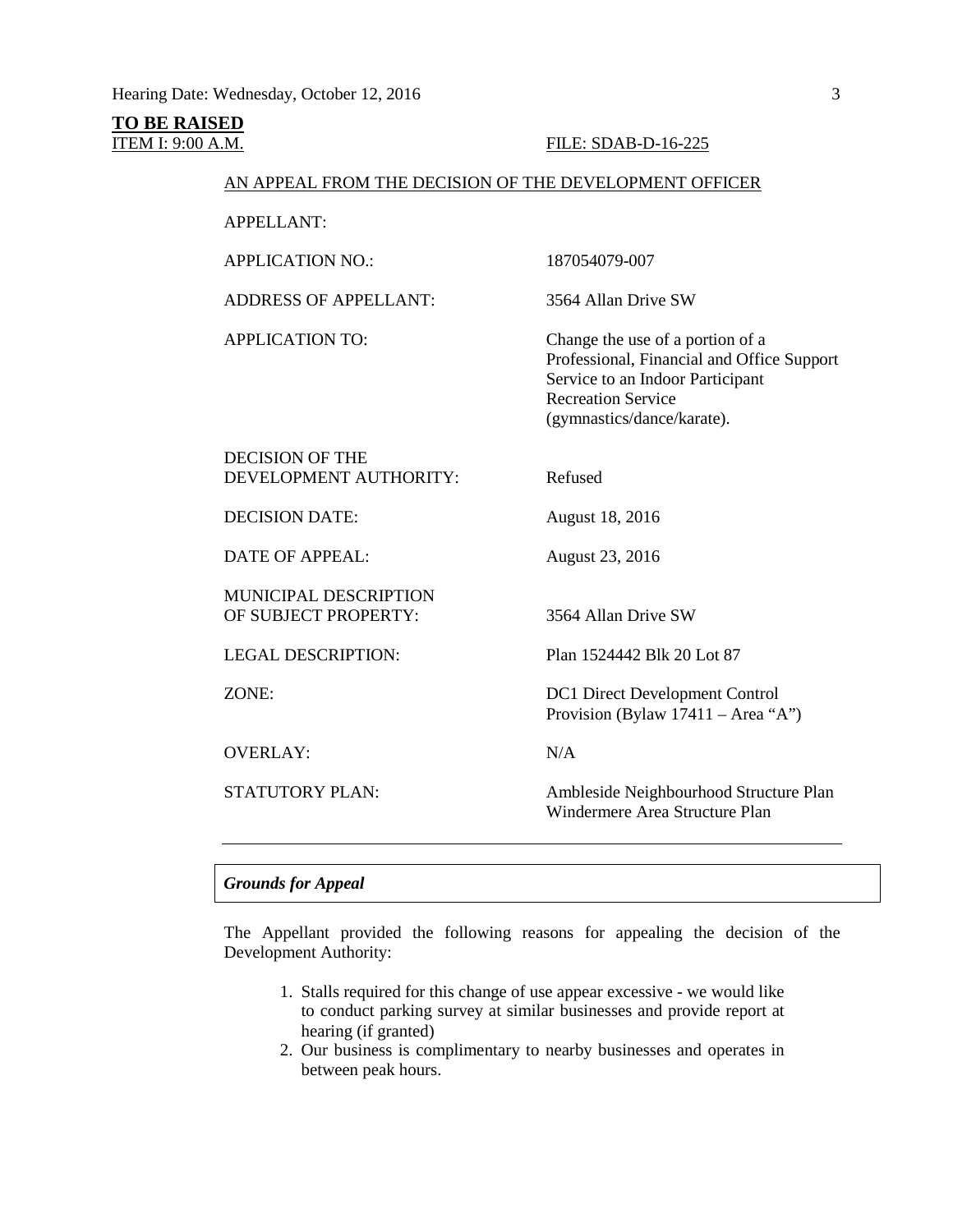#### *General Matters*

#### **Appeal Information:**

The *Municipal Government Act*, RSA 2000, c M-26 states the following:

#### **Grounds for Appeal**

**685(1)** If a development authority

- (a) fails or refuses to issue a development permit to a person,
- (b) issues a development permit subject to conditions, or
- (c) issues an order under section 645,

the person applying for the permit or affected by the order under section 645 may appeal to the subdivision and development appeal board.

#### **Appeals**

- **686(1)** A development appeal to a subdivision and development appeal board is commenced by filing a notice of the appeal, containing reasons, with the board within 14 days,
	- (a) in the case of an appeal made by a person referred to in section 685(1), after
		- (i) the date on which the person is notified of the order or decision or the issuance of the development permit, or …

The decision of the Development Officer is dated August 18, 2016. The Notice of Appeal was filed on August 23, 2016.

On September 14, 2016, a panel of the Subdivision and Development Appeal Board passed a motion to table this appeal matter to October 12, 2016 or October 13, 2016.

#### **Direct Control Districts**

The *Municipal Government Act* states:

#### **Designation of direct control districts**

**641(1)** The council of a municipality that has adopted a municipal development plan, if it wishes to exercise particular control over the use and development of land or buildings within an area of the municipality, may in its land use bylaw designate that area as a direct control district.

**(2)** If a direct control district is designated in a land use bylaw, the council may, subject to any applicable statutory plan, regulate and control the use or development of land or buildings in the district in any manner it considers necessary.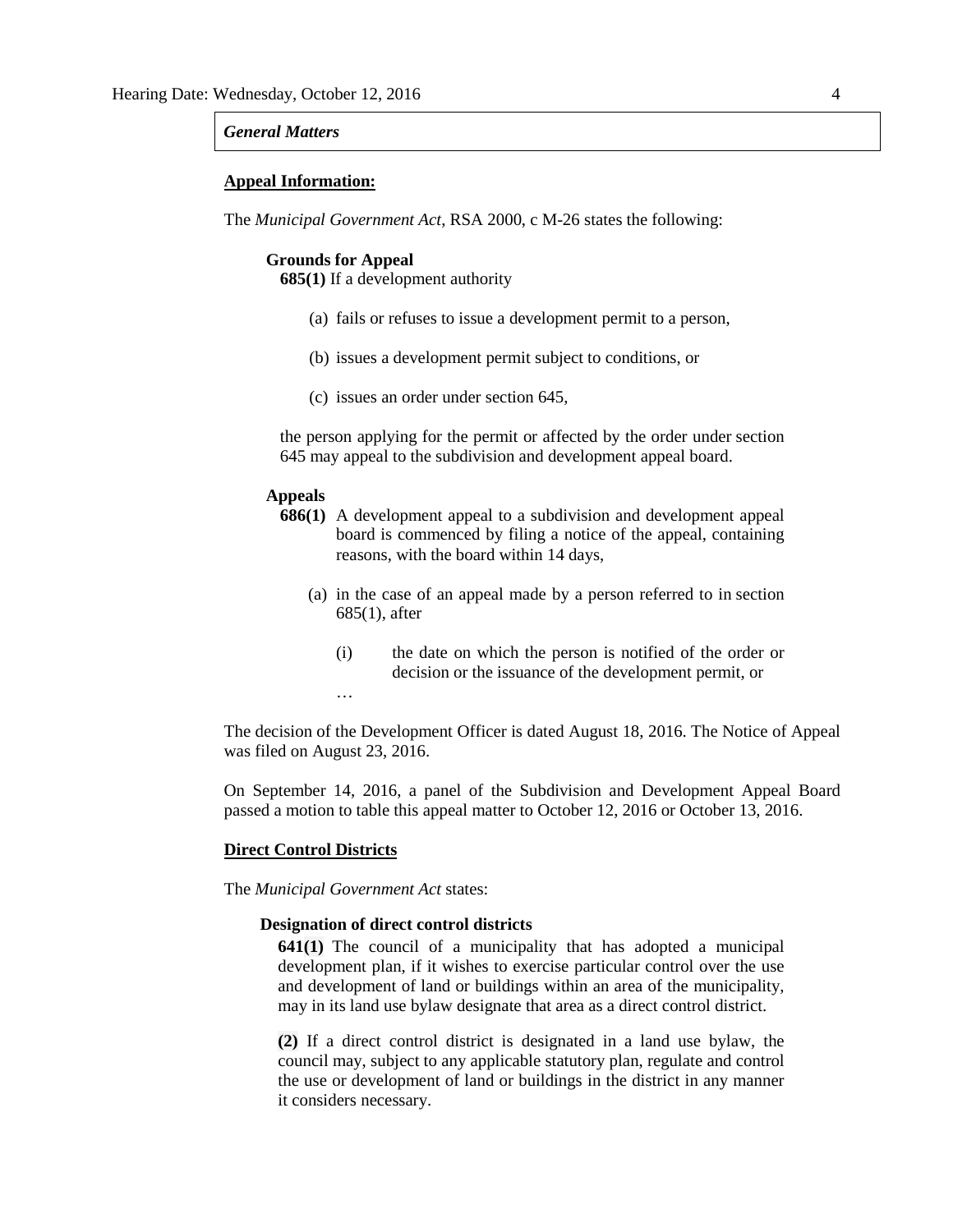Hearing Date: Wednesday, October 12, 2016 5

**(3)** In respect of a direct control district, the council may decide on a development permit application or may delegate the decision to a development authority with directions that it considers appropriate.

**(4)** Despite section 685, if a decision with respect to a development permit application in respect of a direct control district

- (a) is made by a council, there is no appeal to the subdivision and development appeal board, or
- (a) is made by a development authority, the appeal is limited to whether the development authority followed the directions of council, and if the subdivision and development appeal board finds that the development authority did not follow the directions it may, in accordance with the directions, substitute its decision for the development authority's decision.

#### **General Provisions from the** *Edmonton Zoning Bylaw:*

DC1 (17411) was passed by City Council on October 19, 2015.

Section 1 of DC1 (17411) states that the **General Purpose** of this direct control district is:

To accommodate low intensity commercial and residential mixed-use development. The purpose is to complement the adjacent residential and employment uses with a transition of mixed compatible uses. Development regulations shall create a pedestrian-friendly environment

Under Section 3(n), **Indoor Participant Recreation Services** is a **Listed Use** in this direct control district.

Section 7.8(4) states:

**Indoor Participant Recreation Services** means development providing facilities within an enclosed building for sports and active recreation where patrons are predominantly participants and any spectators are incidental and attend on a non-recurring basis. Typical Uses include athletic clubs; health and fitness clubs; curling, roller skating and hockey rinks; swimming pools; rifle and pistol ranges, bowling alleys and racquet clubs.

#### *Off-street Parking – Change in Use*

Section  $54.1(1)(b)(ii)$  provides as follows:

Notwithstanding the above, the regulations contained within this Section shall not apply to buildings or Uses existing at the time of the adoption of this Bylaw, except that: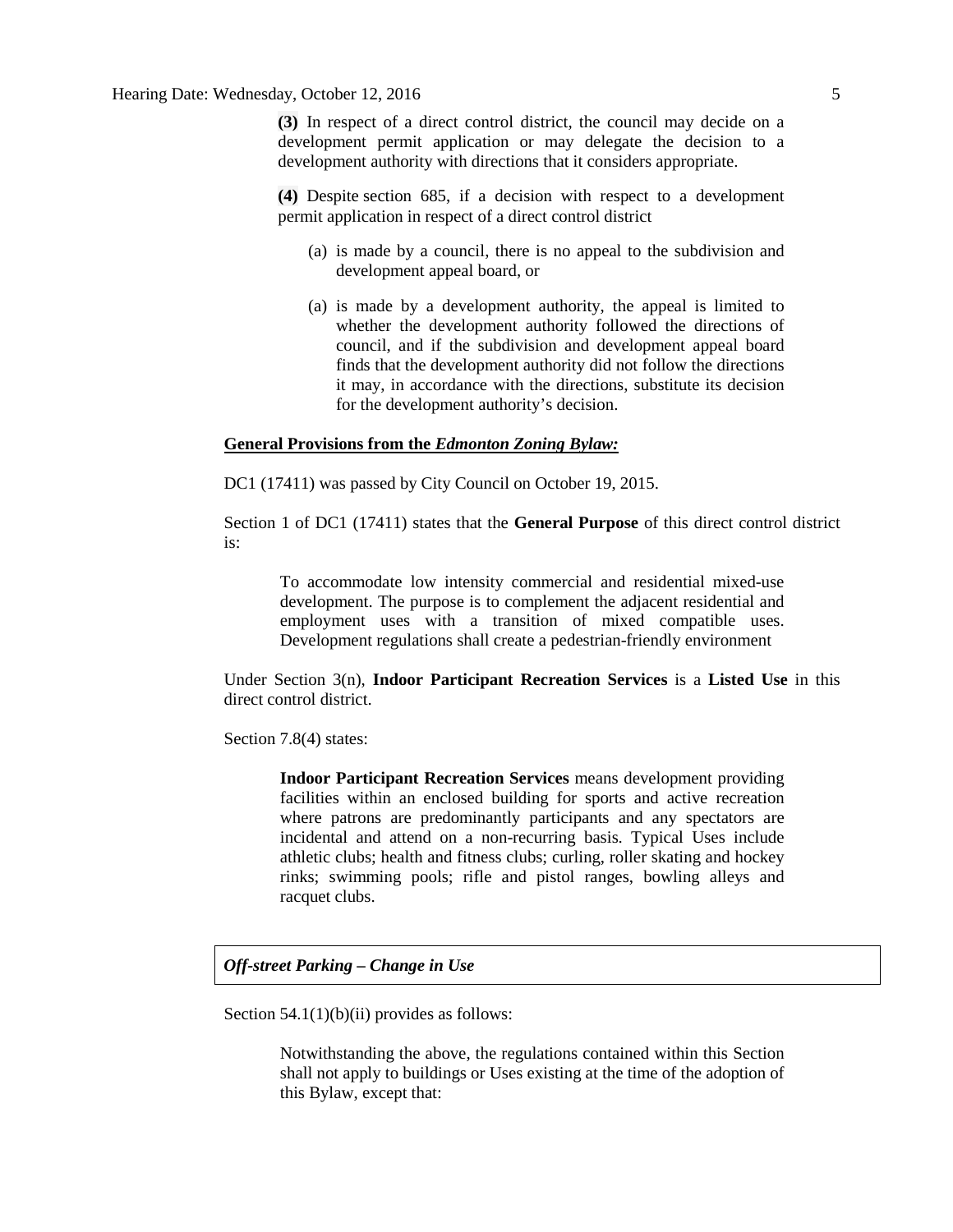…

(ii) where any building or Use undergoes a change of Use, intensity of Use or capacity and the change results in an increase in the parking requirements, the off-street parking, including parking for the disabled and visitors, shall be increased to equal or exceed the off-street parking requirements resulting from application of the provisions of this Bylaw to the entire building, structure or Use as modified in use;

#### **Development Officer's Determination**

The Development Officer referenced Section  $54.1(1)(b)(ii)$  and determined that notwithstanding the change in Use, the proposed development does not provide for an increase in off-street parking spaces:

Off-street parking required for Indoor Participant Recreation Service: 29.7 spaces

Off-street parking provided for the existing Professional, Financial and Office Support Service: 10.1 spaces

Deficient by: 20 spaces

Proposed increase in off-street parking: 0

#### *Off-street Parking*

Section 4(i) of DC1(17411) states that: "Parking shall be in accordance with Section 54, Schedule 1."

Section 54.2(1) states that "The minimum number of off-street parking spaces required for each Use is specified in Schedule 1."

Section 54.2 Schedule 1 – Vehicular Parking Requirement provides as follows:

| Schedule 1(A) Areas outside of the Downtown Special Area                     |                                                                             |  |  |  |
|------------------------------------------------------------------------------|-----------------------------------------------------------------------------|--|--|--|
| Use of Building or<br><b>Site</b>                                            | <b>Minimum Number of Parking Spaces or</b><br><b>Garage Spaces Required</b> |  |  |  |
| <b>Community, Educational, Recreational and Cultural Service Use Classes</b> |                                                                             |  |  |  |
| 38. Indoor Participant<br><b>Recreation Services</b><br>Except:              |                                                                             |  |  |  |
| $\cdots$<br>c. Health and Fitness<br>Clubs                                   | 1 parking space per $10 \text{ m}^2$ of Floor Area                          |  |  |  |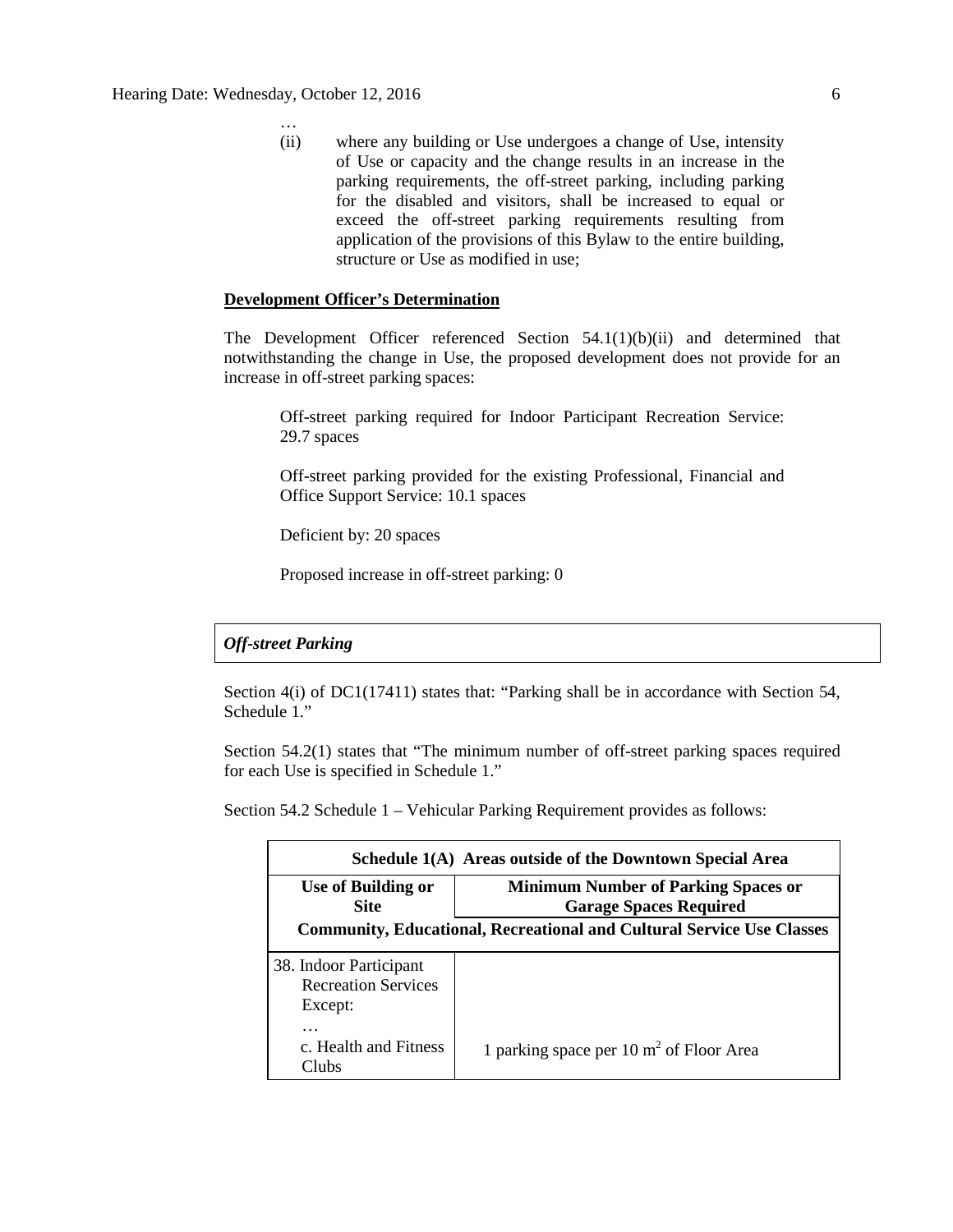#### **Development Officer's Determination**

2) The total off-street parking spaces required for the Site, including the proposed Indoor Participant and Recreation Service Use, shall meet the minimum number of off-street parking spaces per Use as Specified in Section 54.2 - Schedule 1.

Required off-street parking for the Site including the proposed Indoor Particpant Recreation Services: 56 spaces Proposed off-street parking on Site: 34 spaces The Site is deficient by: 22 spaces

#### Notice to Applicant/Appellant

Provincial legislation requires that the Subdivision and Development Appeal Board issue its official decision in writing within fifteen days of the conclusion of the hearing. Bylaw No. 11136 requires that a verbal announcement of the Board's decision shall be made at the conclusion of the hearing of an appeal, but the verbal decision is not final nor binding on the Board until the decision has been given in writing in accordance with the *Municipal Government Act.*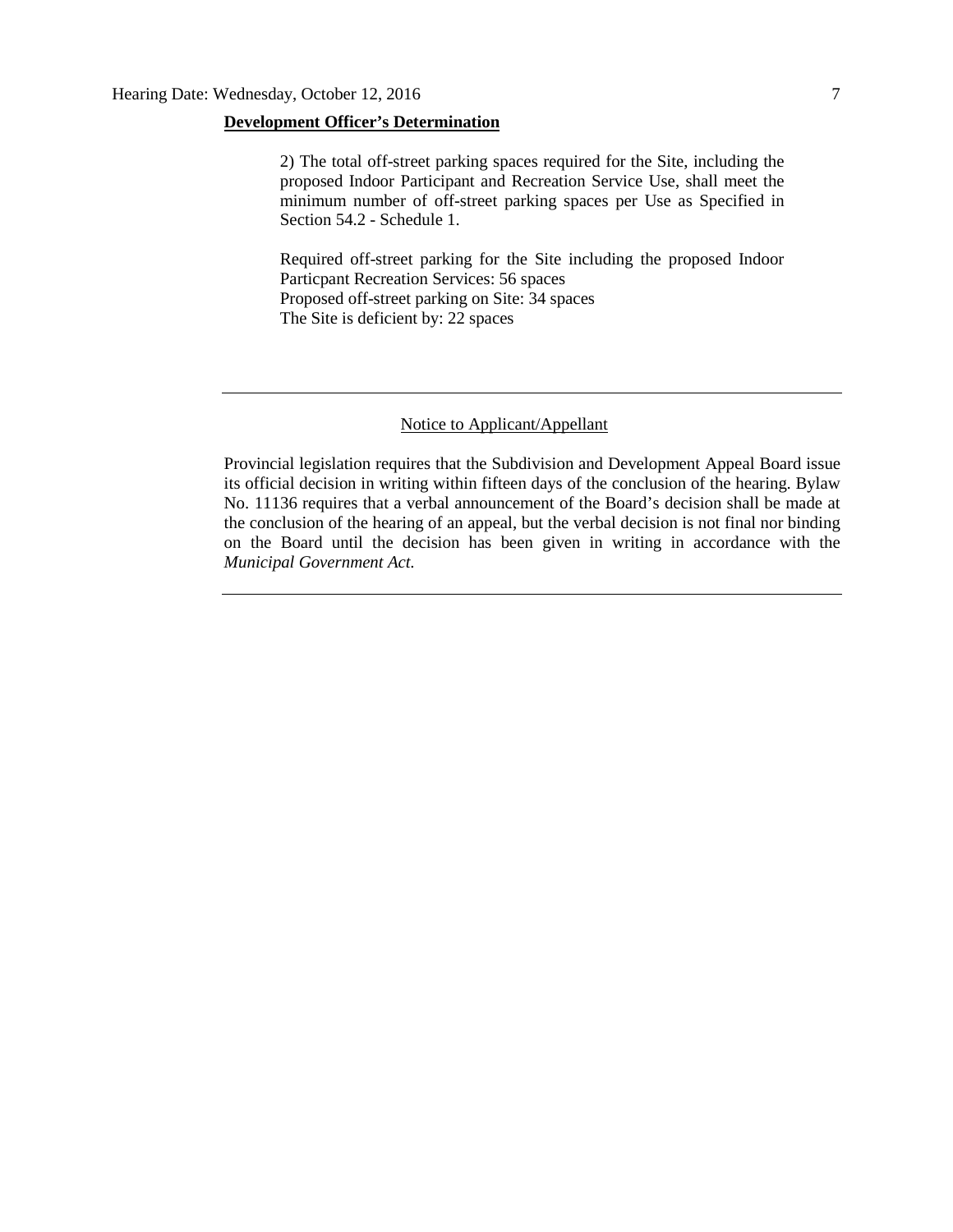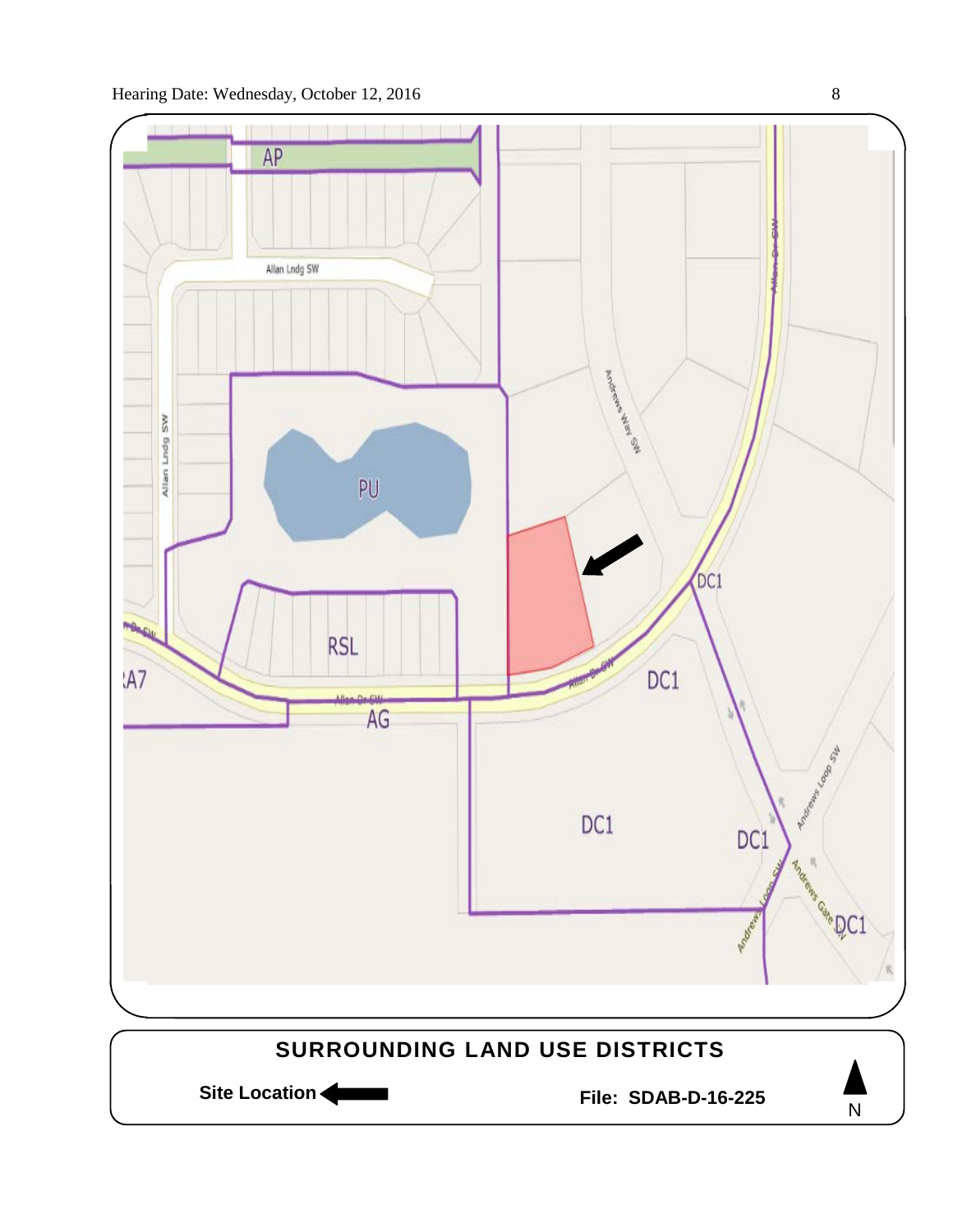| AN APPEAL FROM THE DECISION OF THE DEVELOPMENT OFFICER |                                                                                                                                            |
|--------------------------------------------------------|--------------------------------------------------------------------------------------------------------------------------------------------|
| <b>APPELLANT:</b>                                      |                                                                                                                                            |
| <b>APPLICATION NO.:</b>                                | 220310877-007                                                                                                                              |
| <b>ADDRESS OF APPELLANT:</b>                           | 10747 - 75 Avenue NW                                                                                                                       |
| <b>APPLICATION TO:</b>                                 | Construct interior alterations to an<br>Accessory Building (Garage Suite: revise<br>layout of bedrooms and flip direction of<br>staircase) |
| <b>DECISION OF THE</b><br>DEVELOPMENT AUTHORITY:       | Refused                                                                                                                                    |
| <b>DECISION DATE:</b>                                  | September 14, 2016                                                                                                                         |
| <b>DATE OF APPEAL:</b>                                 | September 15, 2016                                                                                                                         |
| <b>MUNICIPAL DESCRIPTION</b><br>OF SUBJECT PROPERTY:   | 10747 - 75 Avenue NW                                                                                                                       |
| <b>LEGAL DESCRIPTION:</b>                              | Plan 5765Q Blk 5 Lot 5                                                                                                                     |
| ZONE:                                                  | RF3 Small Scale Infill Development Zone                                                                                                    |
| <b>OVERLAY:</b>                                        | Mature Neighbourhood Overlay                                                                                                               |
| <b>STATUTORY PLAN:</b>                                 | N/A                                                                                                                                        |
|                                                        |                                                                                                                                            |

#### *Grounds for Appeal*

The Appellant provided the following reasons for appealing the decision of the Development Authority:

The intended use of the property is for a garage suite exactly as drawn. We have allowed for the parking required for the suite. We have designed it to follow the building code and meet our safety requirements. It will add value to the house and be aesthetically pleasing to the neighbourhood. The home owner wishes to house her daughter and grandchild and has no intentions of using it for any other purpose. [unedited]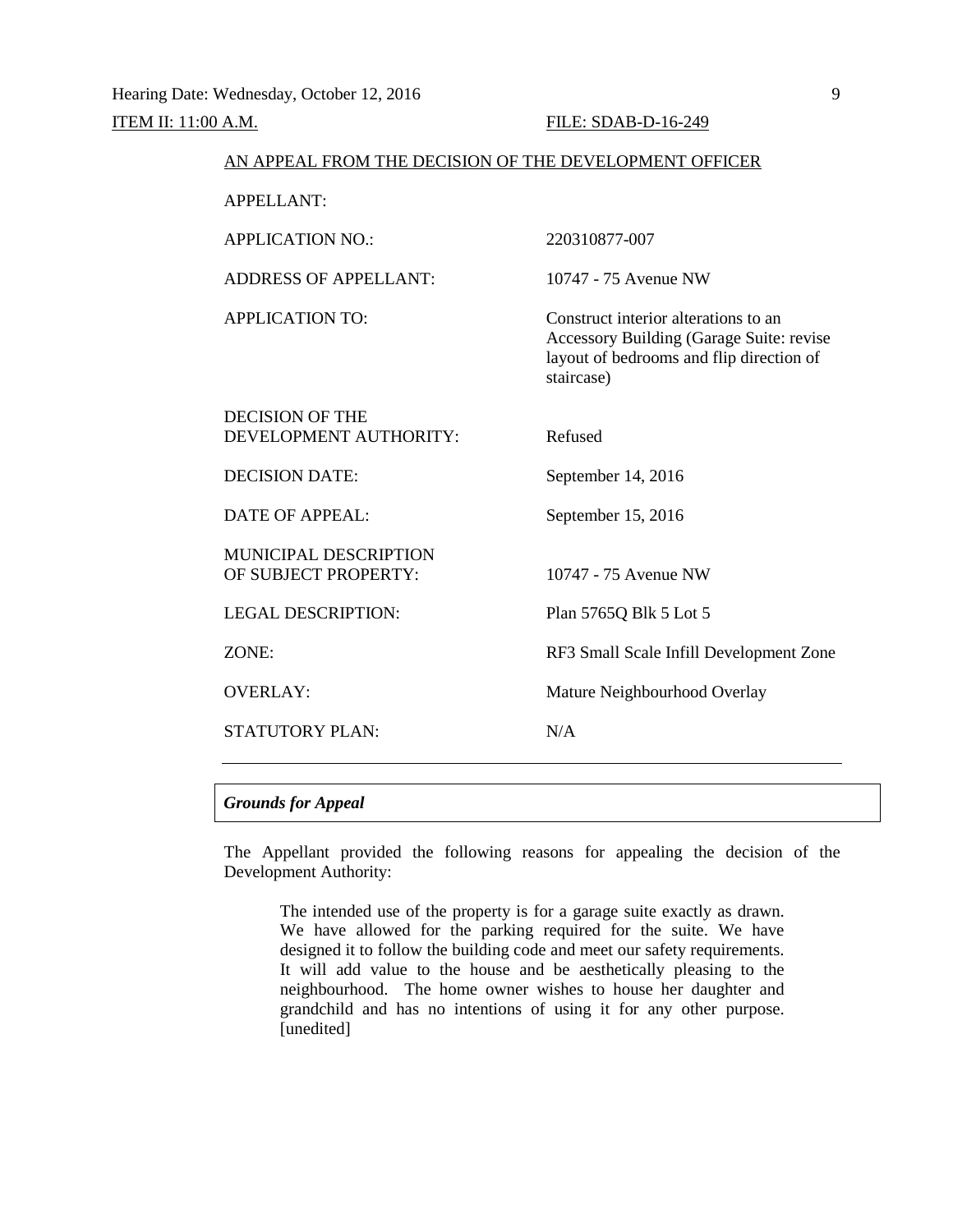#### *General Matters*

#### **Appeal Information:**

The *Municipal Government Act*, RSA 2000, c M-26 states the following:

#### **Grounds for Appeal**

**685(1)** If a development authority

- (a) fails or refuses to issue a development permit to a person,
- (b) issues a development permit subject to conditions, or
- (c) issues an order under section 645,

the person applying for the permit or affected by the order under section 645 may appeal to the subdivision and development appeal board.

#### **Appeals**

- **686(1)** A development appeal to a subdivision and development appeal board is commenced by filing a notice of the appeal, containing reasons, with the board within 14 days,
	- (a) in the case of an appeal made by a person referred to in section 685(1), after
		- (i) the date on which the person is notified of the order or decision or the issuance of the development permit, or

The decision of the Development Officer is dated September 14, 2016. The Notice of Appeal was filed on September 15, 2016.

#### **Determining an Appeal**

#### **Hearing and decision**

…

**687(3)** In determining an appeal, the subdivision and development appeal board

- (a.1) must comply with the land use policies and statutory plans and, subject to clause (d), the land use bylaw in effect;
- …
- (c) may confirm, revoke or vary the order, decision or development permit or any condition attached to any of them or make or substitute an order, decision or permit of its own;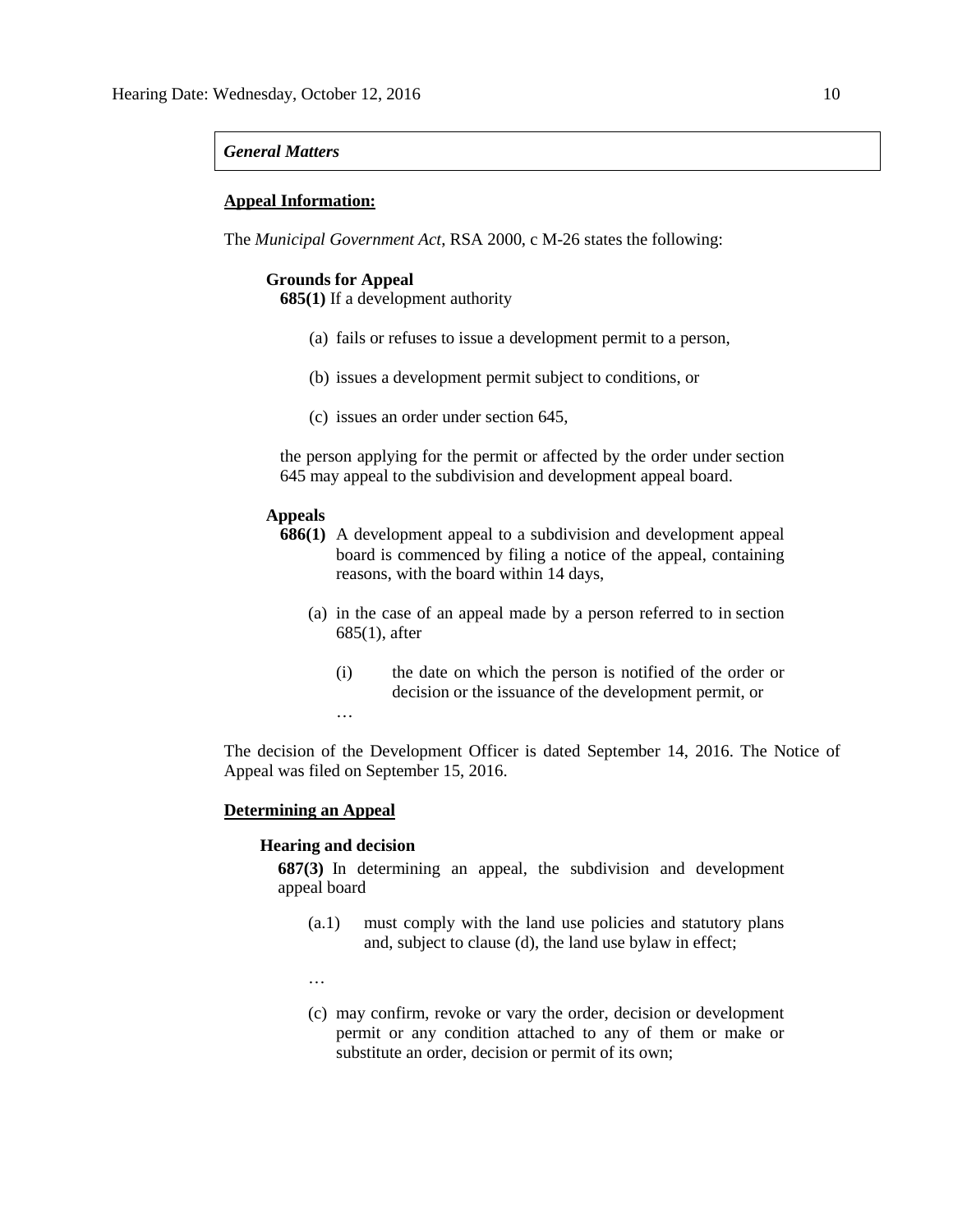- (d) may make an order or decision or issue or confirm the issue of a development permit even though the proposed development does not comply with the land use bylaw if, in its opinion,
	- (i) the proposed development would not
		- (A) unduly interfere with the amenities of the neighbourhood, or
		- (B) materially interfere with or affect the use, enjoyment or value of neighbouring parcels of land,

and

(ii) the proposed development conforms with the use prescribed for that land or building in the land use bylaw.

#### **General Provisions from the** *Edmonton Zoning Bylaw:*

Section 140.1 states that the **General Purpose** of the **RF3 Small Scale Infill Development Zone** is:

… to provide for Single Detached Housing and Semi-detached Housing while allowing small-scale conversion and infill redevelopment to buildings containing up to four Dwellings, and including Secondary Suites under certain conditions.

Under Section 140.3(4), **Garage Suite** is a **Discretionary Use** in the RF3 Small Scale Infill Development Zone.

Section 7.2(3) states:

**Garage Suite** means an Accessory Dwelling located above a detached Garage (above Grade); or a single-storey Accessory Dwelling attached to the side or rear of, a detached Garage (at Grade). A Garage Suite is Accessory to a building in which the principal Use is Single Detached Housing. A Garage Suite has cooking facilities, food preparation, sleeping and sanitary facilities which are separate from those of the principal Dwelling located on the Site. A Garage Suite has an entrance separate from the vehicle entrance to the detached Garage, either from a common indoor landing or directly from the exterior of the structure. This Use Class does not include Garden Suites, Secondary Suites, Blatchford Lane Suites, or Blatchford Accessory Suites.

Section 7.2(9) states:

**Single Detached Housing** means development consisting of a building containing only one Dwelling, which is separate from any other Dwelling or building. Where a Secondary Suite is a Permitted or Discretionary Use Class in a Zone, a building which contains Single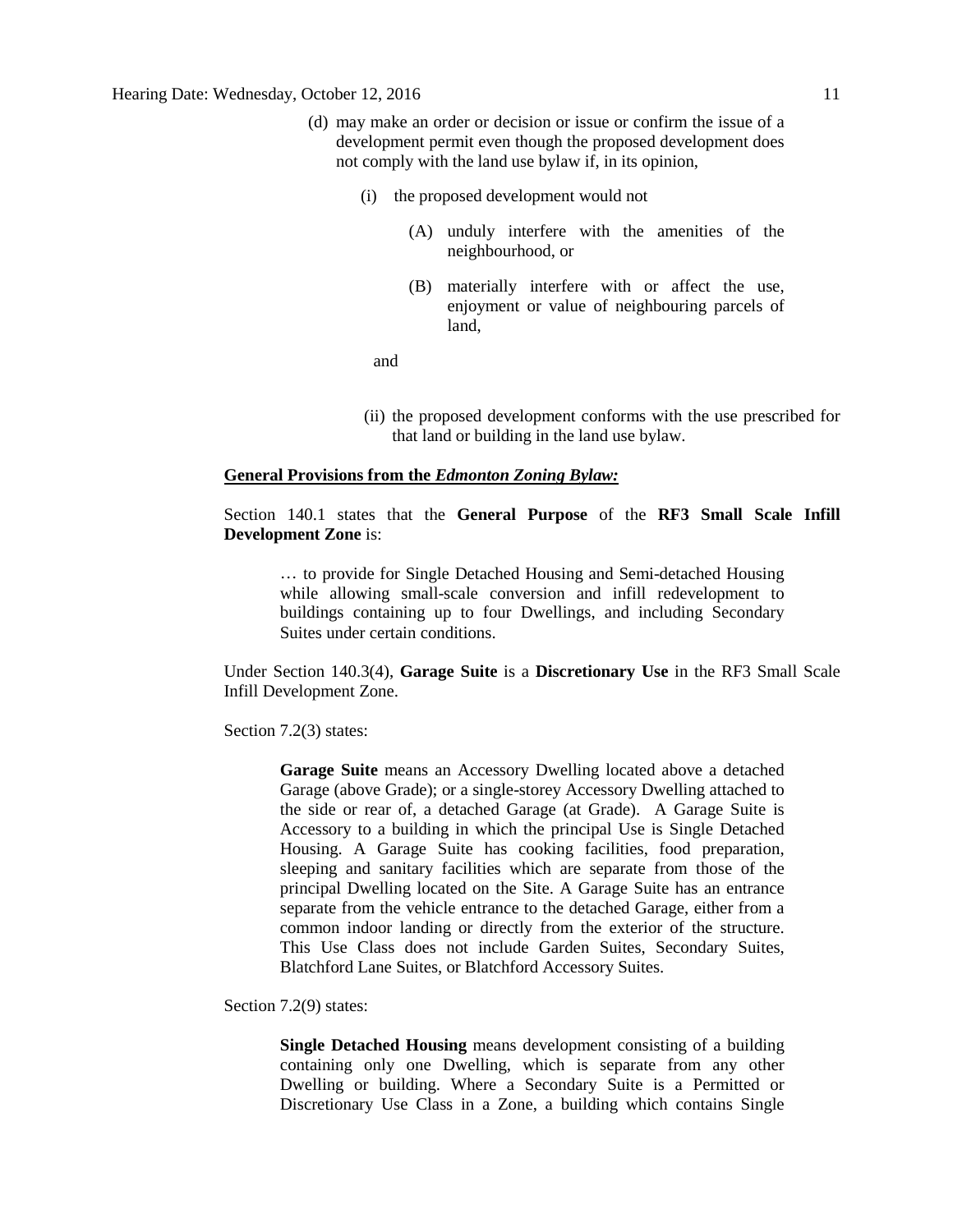Section 6.1(27) defines **Dwelling** as "a self contained unit comprised of one or more rooms accommodating sitting, sleeping, sanitary facilities, and a principal kitchen for food preparation, cooking, and serving. A Dwelling is used permanently or semi-permanently as a residence for a single Household."

Section 814.1 states that the **General Purpose** of the **Mature Neighbourhood Overlay** is:

…to ensure that new low density development in Edmonton's mature residential neighbourhoods is sensitive in scale to existing development, maintains the traditional character and pedestrian-friendly design of the streetscape, ensures privacy and sunlight penetration on adjacent properties and provides opportunity for discussion between applicants and neighbouring affected parties when a development proposes to vary the Overlay regulations.

*Characterization of Accessory Building as Single Detached House*

Section 140.4(19)(a) states: "The maximum number of Dwellings per Site shall be as follows: …a maximum of one Single Detached Dwelling per Site, and, where the provisions of this Bylaw are met, up to one Secondary Suite, Garage Suite, or Garden Suite".

#### **Development Officer's Determination**

1. The proposed development is not considered a Garage Suite. The Development Officer has determined that the revised layout will change the structure into a Single Detached House. (Reference Section 6.1.27, 7.2.3)

2. A maximum of one Single Detached House per Site is allowed. (Reference Section 140.4.19.a) [unedited]

#### Notice to Applicant/Appellant

Provincial legislation requires that the Subdivision and Development Appeal Board issue its official decision in writing within fifteen days of the conclusion of the hearing. Bylaw No. 11136 requires that a verbal announcement of the Board's decision shall be made at the conclusion of the hearing of an appeal, but the verbal decision is not final nor binding on the Board until the decision has been given in writing in accordance with the *Municipal Government Act.*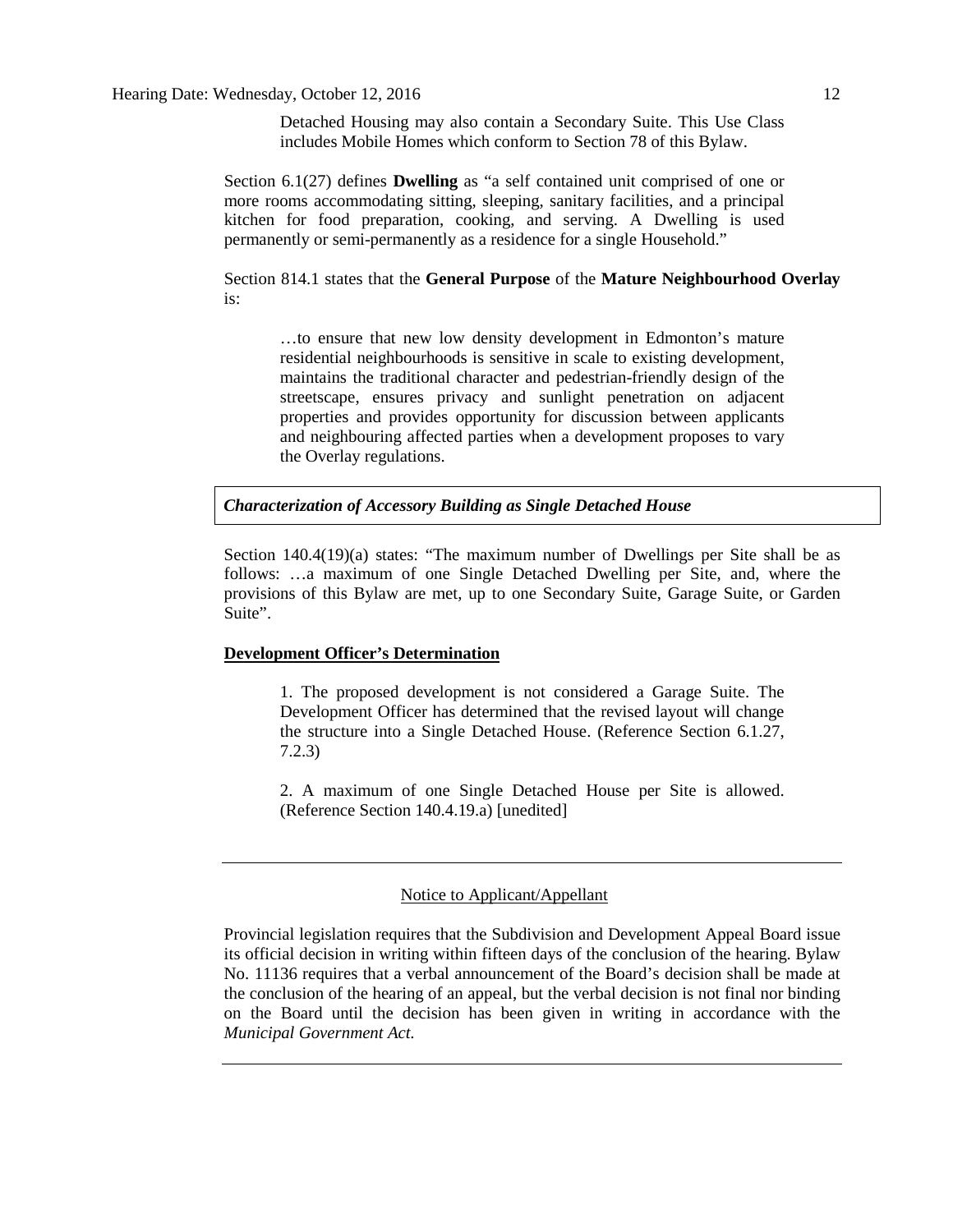| THE CITY OF                                                                                                                                                                                                                                                                                                  |                                                                                                 | Project Number: 220310877-007<br><b>Application Date:</b><br>SEP 08, 2016<br>Printed:<br>September 28, 2016 at 1:03 PM |  |  |
|--------------------------------------------------------------------------------------------------------------------------------------------------------------------------------------------------------------------------------------------------------------------------------------------------------------|-------------------------------------------------------------------------------------------------|------------------------------------------------------------------------------------------------------------------------|--|--|
| <b>Application for</b>                                                                                                                                                                                                                                                                                       |                                                                                                 | $1$ of $1$<br>Page:                                                                                                    |  |  |
|                                                                                                                                                                                                                                                                                                              | <b>Minor Development Permit</b>                                                                 |                                                                                                                        |  |  |
|                                                                                                                                                                                                                                                                                                              | This document is a Development Permit Decision for the development application described below. |                                                                                                                        |  |  |
| <b>Applicant</b>                                                                                                                                                                                                                                                                                             | Property Address(es) and Legal Description(s)<br>10747 - 75 AVENUE NW                           |                                                                                                                        |  |  |
|                                                                                                                                                                                                                                                                                                              | Plan 5765Q Blk 5 Lot 5                                                                          |                                                                                                                        |  |  |
|                                                                                                                                                                                                                                                                                                              | <b>Specific Address(es)</b>                                                                     |                                                                                                                        |  |  |
|                                                                                                                                                                                                                                                                                                              | Entryway: 10747A - 75 AVENUE NW                                                                 |                                                                                                                        |  |  |
|                                                                                                                                                                                                                                                                                                              | Building: 10747A - 75 AVENUE NW                                                                 |                                                                                                                        |  |  |
| <b>Scope of Application</b><br>To construct interior alterations to an Accessory Building (Garage Suite: revise layout of bedrooms and flip direction of staircase).                                                                                                                                         |                                                                                                 |                                                                                                                        |  |  |
| <b>Permit Details</b>                                                                                                                                                                                                                                                                                        |                                                                                                 |                                                                                                                        |  |  |
| # of Dwelling Units Add/Remove: 0                                                                                                                                                                                                                                                                            | Class of Permit: (none)                                                                         |                                                                                                                        |  |  |
| Client File Reference Number:                                                                                                                                                                                                                                                                                | Lot Grading Needed?: N                                                                          |                                                                                                                        |  |  |
| Minor Dev. Application Fee: Class A Occupancy<br>Secondary Suite Included ?: N                                                                                                                                                                                                                               | New Sewer Service Required: N<br>Stat. Plan Overlay/Annex Area: Mature Neighbourhood Overlay    |                                                                                                                        |  |  |
| I/We certify that the above noted details are correct.                                                                                                                                                                                                                                                       |                                                                                                 |                                                                                                                        |  |  |
| Applicant signature:                                                                                                                                                                                                                                                                                         |                                                                                                 |                                                                                                                        |  |  |
| <b>Development Application Decision</b><br>Refused<br><b>Reason for Refusal</b><br>1. The proposed development is not considered a Garage Suite. The Development Officer has determined that the revised layout<br>will change the structure into a Single Detached House. (Reference Section 6.1.27, 7.2.3) |                                                                                                 |                                                                                                                        |  |  |
| 2. A maximum of one Single Detached House per Site is allowed. (Reference Section 140.4.19.a)                                                                                                                                                                                                                |                                                                                                 |                                                                                                                        |  |  |
| <b>Rights of Appeal</b><br>The Applicant has the right of appeal within 14 days of receiving notice of the Development Application Decision, as outlined in<br>Chapter 24, Section 683 through 689 of the Municipal Government Amendment Act.                                                                |                                                                                                 |                                                                                                                        |  |  |
| <b>Issue Date:</b> Sep $14, 2016$<br><b>Development Authority: YEUNG, KENNETH</b>                                                                                                                                                                                                                            | Signature:                                                                                      |                                                                                                                        |  |  |
|                                                                                                                                                                                                                                                                                                              |                                                                                                 |                                                                                                                        |  |  |
|                                                                                                                                                                                                                                                                                                              |                                                                                                 |                                                                                                                        |  |  |
|                                                                                                                                                                                                                                                                                                              |                                                                                                 |                                                                                                                        |  |  |
|                                                                                                                                                                                                                                                                                                              |                                                                                                 |                                                                                                                        |  |  |
|                                                                                                                                                                                                                                                                                                              |                                                                                                 |                                                                                                                        |  |  |
|                                                                                                                                                                                                                                                                                                              |                                                                                                 |                                                                                                                        |  |  |
|                                                                                                                                                                                                                                                                                                              |                                                                                                 |                                                                                                                        |  |  |
|                                                                                                                                                                                                                                                                                                              |                                                                                                 |                                                                                                                        |  |  |
| <b>THIS IS NOT A PERMIT</b>                                                                                                                                                                                                                                                                                  |                                                                                                 |                                                                                                                        |  |  |
|                                                                                                                                                                                                                                                                                                              |                                                                                                 |                                                                                                                        |  |  |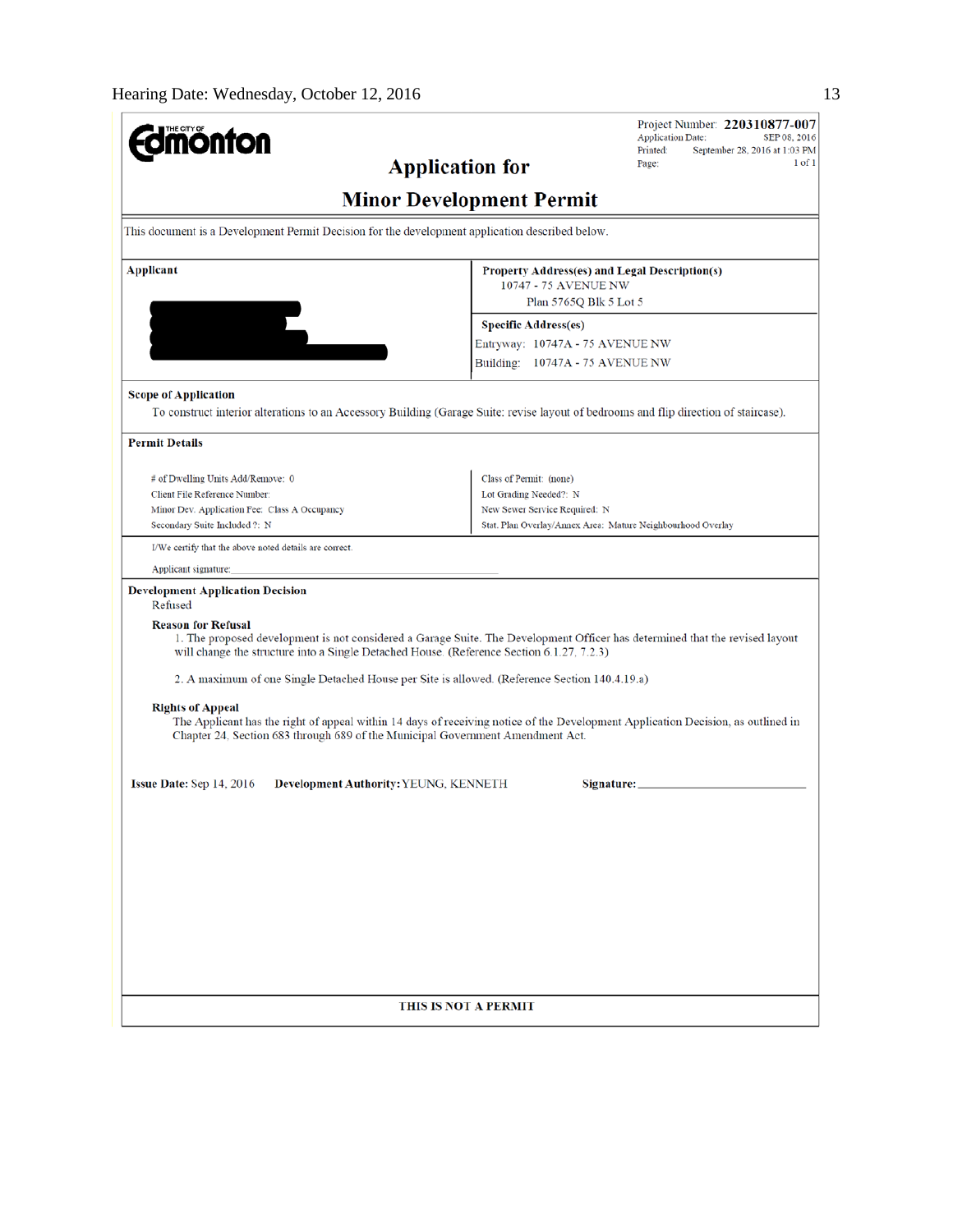